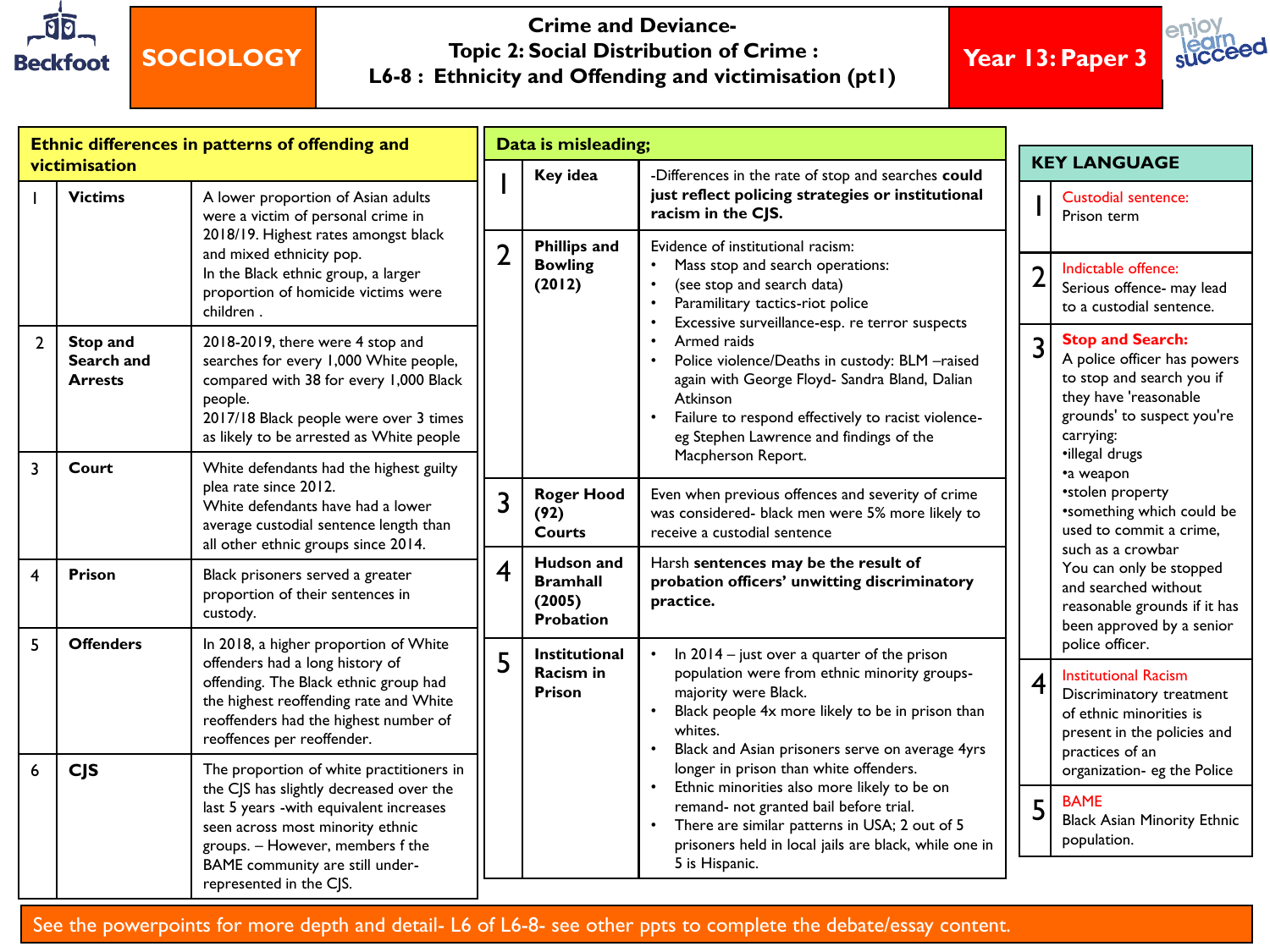

### **SOCIOLOGY**

#### **Crime and Deviance-Topic 2: Social Distribution of Crime : L6-8 : Ethnicity and Offending and victimisation (pt2)**





| **see part I : Data is accurate: Evaluation of the claim that                                                         |                                                                                                        |                                                                                                                                                                                                                                                                                                    | <b>NEO-MARXISM: GILROY</b> |                                               |                                                                                                                                                            |                                                                                                                                                                                                                                                                       |  |  |  |  |  |
|-----------------------------------------------------------------------------------------------------------------------|--------------------------------------------------------------------------------------------------------|----------------------------------------------------------------------------------------------------------------------------------------------------------------------------------------------------------------------------------------------------------------------------------------------------|----------------------------|-----------------------------------------------|------------------------------------------------------------------------------------------------------------------------------------------------------------|-----------------------------------------------------------------------------------------------------------------------------------------------------------------------------------------------------------------------------------------------------------------------|--|--|--|--|--|
|                                                                                                                       | the data is accurate<br>Key idea                                                                       | Data on ethnic differences in offending is<br>accurate- some ethnic groups do commit more                                                                                                                                                                                                          |                            | Key idea                                      |                                                                                                                                                            | Statistics are socially-constructed through the racist labelling and<br>discrimination in the criminal justice system.<br>Political actions are labelled as crimes by the CJS.                                                                                        |  |  |  |  |  |
|                                                                                                                       | crime than others- need to understand why<br>they do.                                                  |                                                                                                                                                                                                                                                                                                    | $\overline{2}$             | Myth of black<br>criminality                  |                                                                                                                                                            | • Crime is the outcome of racist stereotypes of African Caribbean<br>and Asian people.                                                                                                                                                                                |  |  |  |  |  |
| <b>LEFT REALISM: LEA and YOUNG</b>                                                                                    |                                                                                                        |                                                                                                                                                                                                                                                                                                    |                            |                                               |                                                                                                                                                            | The criminal justice system acts on these stereotypes-ethnic<br>minorities are criminalised and so appear in greater numbers in the                                                                                                                                   |  |  |  |  |  |
|                                                                                                                       | Key idea                                                                                               | Statistics represent real differences in the rates of<br>offending.<br>Black crime is a real problem that can be<br>explained by;                                                                                                                                                                  |                            |                                               |                                                                                                                                                            | crime statistics.<br>Crime committed by ethnic minorities is a political act- a<br>resistance against a racist society.<br>• This resistance has it's roots in the struggles Black and Asian people<br>faced in the colonies used as a defence mechanism when ethnic  |  |  |  |  |  |
| $\overline{2}$                                                                                                        | Marginality                                                                                            | Racism has led to marginalisation and economic<br>exclusion;                                                                                                                                                                                                                                       |                            |                                               | $\bullet$                                                                                                                                                  | minorities have faced racism in the UK.<br>BUTthe state have criminalised this political struggle.                                                                                                                                                                    |  |  |  |  |  |
| 3                                                                                                                     | <b>Relative</b>                                                                                        | The media emphasis on consumerism promotes                                                                                                                                                                                                                                                         |                            | <b>Evaluation of GILROY</b>                   |                                                                                                                                                            |                                                                                                                                                                                                                                                                       |  |  |  |  |  |
|                                                                                                                       | deprivation                                                                                            | relative deprivation by setting materialistic goals that<br>many members of ethnic minority groups cannot<br>reach by legitimate means.                                                                                                                                                            |                            | <b>LEA</b> and<br><b>YOUNG</b>                | abiding.                                                                                                                                                   | First-generation migrants in the 1950s and 1960s were very law-<br>Most crime is intra-ethnic- within the same ethnic group- hardly an                                                                                                                                |  |  |  |  |  |
| 4                                                                                                                     | <b>Subculture</b>                                                                                      | Some form delinquent subcultures.<br>This leads to an increase in utilitarian crime eg theft<br>to cope with the relative deprivation.<br>BUT as a result of marginalisation of these<br>groups and their political exclusion- we see<br>more violent crime/rioting too- non-utilitarian<br>crime. |                            |                                               | anti-colonial struggle                                                                                                                                     |                                                                                                                                                                                                                                                                       |  |  |  |  |  |
|                                                                                                                       |                                                                                                        |                                                                                                                                                                                                                                                                                                    |                            | <b>NEO-MARXISM: HALL: Policing the Crisis</b> |                                                                                                                                                            |                                                                                                                                                                                                                                                                       |  |  |  |  |  |
|                                                                                                                       |                                                                                                        |                                                                                                                                                                                                                                                                                                    |                            | <b>Key Idea</b>                               |                                                                                                                                                            | The 1970s moral panic of the black mugger served the interests<br>of capitalism. The ruling class can usually obtain the consent of<br>subordinate groups but during times of crisis social order is<br>threatened. The crisis of capitalism marginalised black youth |  |  |  |  |  |
|                                                                                                                       | <b>Evaluation of Left Realist approach</b>                                                             |                                                                                                                                                                                                                                                                                                    |                            |                                               |                                                                                                                                                            | and led them into petty crime as a means of survival.                                                                                                                                                                                                                 |  |  |  |  |  |
|                                                                                                                       | <b>Weakness</b>                                                                                        | Arrest rates may be lower for Asian people than for<br>black people as a result of racial stereotyping by<br>the police- not because they commit fewer crimes.                                                                                                                                     | $\overline{2}$             | <b>Moral Panic:</b><br><b>Black Mugger</b>    |                                                                                                                                                            | The moral panic about mugging was seen as a symbol of the<br>disintegration of social order.<br>The effects of the moral panic were two-fold;                                                                                                                         |  |  |  |  |  |
| $\overline{2}$                                                                                                        | <b>Weakness</b>                                                                                        | Since 9/11 South Asian people are now also viewed                                                                                                                                                                                                                                                  |                            |                                               |                                                                                                                                                            | I) It divided the working class on racial grounds                                                                                                                                                                                                                     |  |  |  |  |  |
|                                                                                                                       | as dangerous by the police and so there is a rising<br>criminalisation and surveillance of this group. |                                                                                                                                                                                                                                                                                                    |                            |                                               |                                                                                                                                                            | 2) It won popular consent for authoritarian forms of rule.                                                                                                                                                                                                            |  |  |  |  |  |
| 3                                                                                                                     | <b>Strength</b>                                                                                        | Howeverit does help us to understand intra-ethnic                                                                                                                                                                                                                                                  |                            | <b>Evaluation of HALL</b>                     |                                                                                                                                                            |                                                                                                                                                                                                                                                                       |  |  |  |  |  |
|                                                                                                                       | offending rates.                                                                                       |                                                                                                                                                                                                                                                                                                    |                            | <b>Downes</b><br>and Rock                     | Hall is <i>inconsistent</i> - how can black street crime be exaggerated but also<br>rising due to unemployment? There is no discussion of how a capitalist |                                                                                                                                                                                                                                                                       |  |  |  |  |  |
| L7 of L6-8 :See L7 powerpoint for wider reading on recent<br>contributions- also see L6 and l8 to complete the debate |                                                                                                        |                                                                                                                                                                                                                                                                                                    |                            | (2011)                                        | crisis led to a moral panic. There is no evidence that the public were<br>panicking or blaming black people for muggings.                                  |                                                                                                                                                                                                                                                                       |  |  |  |  |  |